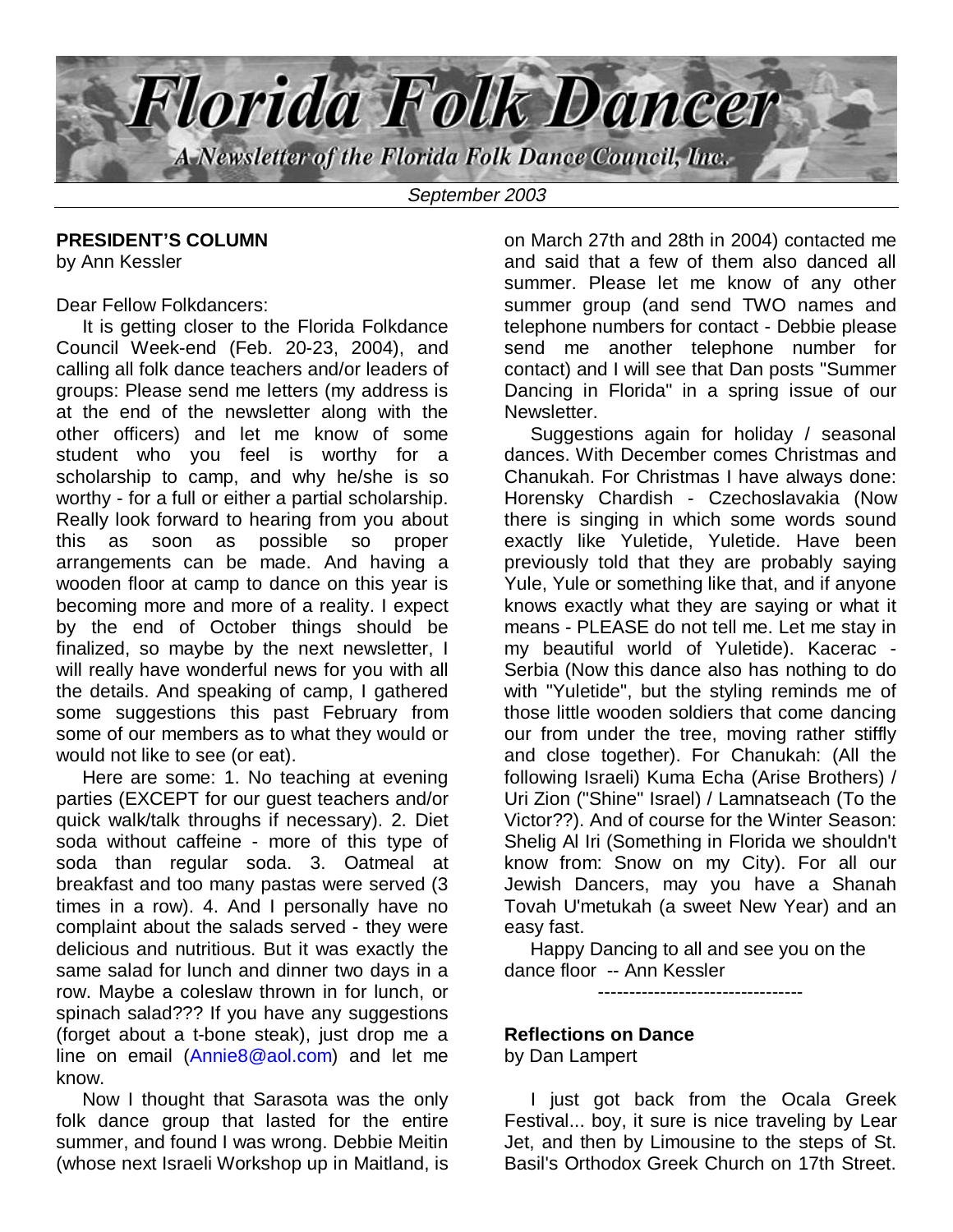I never knew being FFD editor would have such nice perks.... (just kidding! Did you really think we have the budget for that stuff? Hey, if Terry Abrahams can joke around in her articles, so can I!)… Seriously, I had much fun dancing and being with my friends. Of course, Bobby and Pat were there. They were with Manuel ("Manny"), his wife Palmira, son Manuel III, plus Claudia from Daytona, Kelly from Winter Park, and Deane Jordan. It was a large white gymnasium-like building, with a stage. The band played most of the time. The music was very authentic! The vocalist in the band sang many Greek songs -- with lyrics in their native tongue! (I couldn't be sure... it's all Greek to me.) Bobby bought a bottle of Greek wine, Retsina, and poured everyone a glass so we could toast the occasion!

 Our group was dancing to the music and entertaining the crowd. Besides us, I noticed that only 10-20 other people from the crowd (a crowd of hundreds) got up to dance. Perhaps the dances looked hard or maybe it was too warm in the building.



Pat and Manny lead an animated circle of happy folk dancers! Some had Retsina!



Performing dancers from Orlando wore authentic Greek costumes and were well received by the audience.

 For impromptu dancing, Kelly and Deane did a marvelous job! Kelly performed bellydances with a smooth swaying motion... and her arms made "curls" in the air. (Sorry, I'm not familiar with belly-dance terminology!) Also, Deane's impromptu Greek dances were fascinating and I took notes! He had one characteristic movement -- where he balances on one leg and touches the floor. He explained to me later that Greek dancers try to look drunk or "out of control" yet to maintain control. Deane's styling and patterns can be applied to Zebekikos-type music for great effect. Oooopa!



When I got up to dance, a mystery photographer snatched my camera and took this rare photo. Claudia (left), me (center), and Pat (right).

 Overall, I had a wonderful time in Ocala. These dance events are a time to be with friends, to make new friends, and to dance with and converse with others. It's a time of celebration, friendship, and learning.

#### ------------------------------------

#### **CORRECTIONS**

 Like any hard-hitting investigative journal, we are obligated to print corrections and comments of value....

 Raluca writes about Joy's list of dance terms: I am sure that more than one person would signal it, but all of the terms described by Joy as 'Baltic' in her 'Folkdance Terms' article would be described as 'Balkan' ( and in fact South Slavic) by anyone else.

 Also, Pat informed us about two misspelled names in the last newsletter. In Ann's message, she referred to Any Pollock and said Pollack. Also, in my article, I printed Eva Gabor but her last name is Gaber.

----------------------------------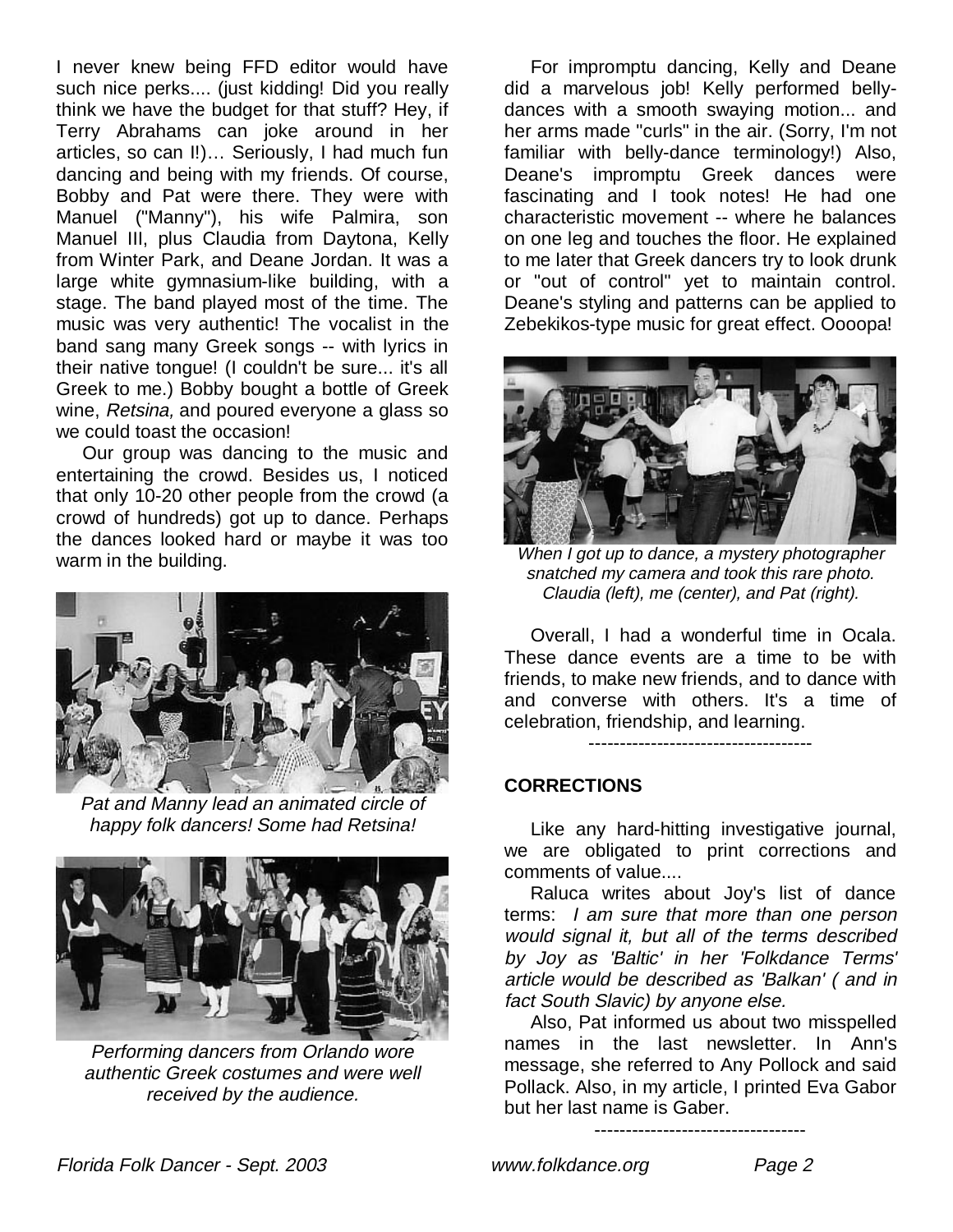#### **FORTY SHADES OF GREEN - IRISH FOLKLORE TOUR**

 I joined over 40 Irish Americans on a Mick Maloney tour in May 2000. I'm almost ashamed it took 57 years to first see the Emerald Isle. Aer Lingus into Shannon airport made a very favorable impression. Some of us grabbed the "all things green" freebie packets left by deplaning first class passengers. Our first stay was Spanish Point, West County Clare on the Atlantic. We were entertained at night by the musical Mucahy family, the father and two daughters who played a total of 9 or 10 instruments. We also heard a Seanachie, a Gaelic storyteller. Backtracking, I have to admit to a fall in J.F.K. airport (New York) that should have sent me home, but grit and determination carried me to Ireland. My first daytime hours were spent in a hospital in Ennis. The second day I made it from the car lot to the top of the Cliffs of Moher and O'Brien Tower with only a black hawthorn walking stick.

 The first highlight of the tour was the Fleadh Nua (Flaw New-Ah) in the Country Clare town of Ennis, capital of traditional Irish music. Two nights of concerts (18 & under dancers and musicians and professionals such as renowned Clare fiddler, Tommy Peoples, and daughter Siobhan), a group (2) fiddle lesson taught by a Kilfenora Ceili Band member, hearing sesiun (session) players at the Old Ground Hotel, and a visit to legendary Ennis music store, Custy's, rounded out our first stop. There were set and step dance lessons too, but who had time? (Actually, a mother and daughter from Florida took lessons.) We traveled through County Clare, Galway, Sligo and on to Donegal, a Gaeltacht (Gaelic speaking) region. A concert by father and son Donegal style fiddlers, the Campbells, played two of my favorite Mazurkas that had my hands clapping and feet tapping.

 The second highlight was a trip to Tory Island, eight miles off the north Donegal coast. The trip out was calm and peaceful and the small island port was full of fishing boats and people greeting us. My group of six stayed in a home next to the island's only hotel. We had a full Irish breakfast which included, as all over

northwest Ireland, the tasty, crumbly brown bread that has been my favorite ever since.

 The local musicians, including "Tory King", Patsy Dan Rogers, and some of our group, provided tunes for Waves of Tory and other ceili dances in the pub. Our trip back to the mainland was in very stormy conditions with high seas. I earned my "sea-legs" as most around me experienced that form of discomfort requiring several trips to the side of the boat.

 The third highlight was the music in my Sampson / Samson ancestral homeland - County Derry, Northern Ireland (N. I.). Famous local fiddler and former step dance champ, Eugene O'Donnell was to have entertained us, but no longer performs due to arthritis or rheumatism. Our group heard N. I. folk and political singer, Tommy Sands, of "There Were Roses" fame, in our hotel. This is also home to Phil Coulter who sings of Derry in "The Town I Loved So Well."

 Some fellow tour participants, especially the older ones, did not enjoy the traditional instrumental tunes - jigs, reels and hornpipes which are my favorites. They preferred the ballads and sugary slow songs of the early Irish Americans: "Danny Boy," "Red Is The Rose," and "I'll Take You Home Again, Kathleen." We heard music on the tour that satisfied both.

 Our final stop was Dublin where we had barely one-half day and evening. It allowed time for R & R (rest and repacking) and a bit of S & S (sight-seeing and shopping). I met and had dinner with Internet acquaintances (of my husband) who live in nearby Dun Laoghaire (DUN LEARY).

 The tour farewell was held at Chief O'Neill's Music Center and Hotel. We were entertained by Dublin area musicians including an outstanding Uillean piper, some "mighty music" according to ethnomusicologist, Mick. Fourteen days of non-stop travel had taken their toll, and even great music could not keep this Irish colleen awake!

-- Connie C Clark

Pensacola International Folk Dancers

----------------------------------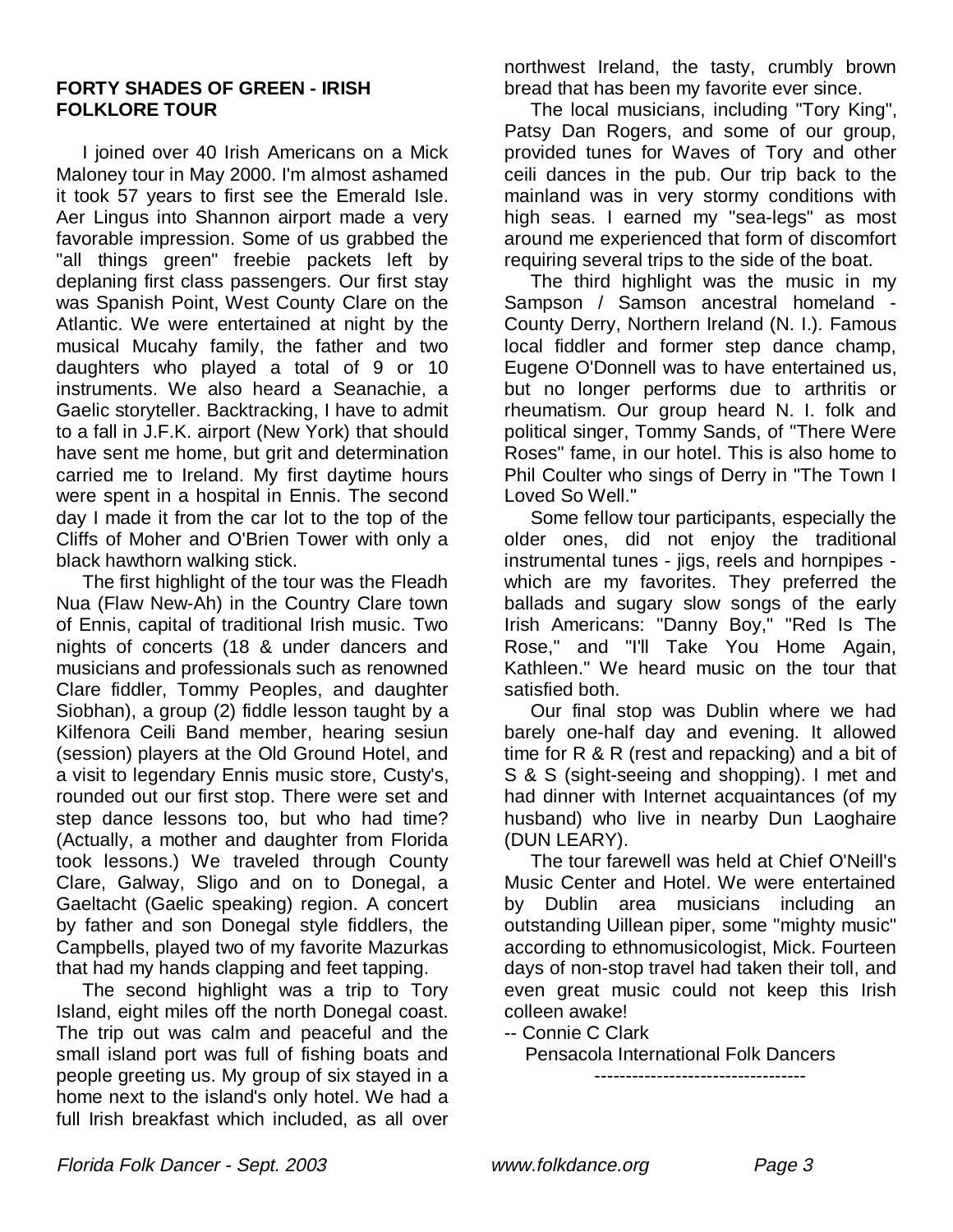#### **Bhangra in September**

From Joyce Dewsbury

 I don't know about anyone else but Saturday morning after the Bhangra dance workshop my legs were aching and I had sore muscles. BUT despite the pain in muscles that obviously were not used this way very much previously, the workshop was a lot of fun and challenging. There was a big crowd of people there -- most in their late teens or early twenties. I think that there were over thirty people there, not counting our intrepid dance instructors, Josan and Aman. There were three basic step patterns that they taught, Jugni, Jindua, and Jhumar[..]. None of these were particularly difficult in terms of the steps. However, each dance pattern, especially Jhumar, required much stamina and energy. All in all, it was fun and gave us all a chance to learn some dances from the Punjab area of India. So many thanks to Josan and Aman. After the workshop concluded there was still some time left to do some dances from our usual repertoire. Unfortunately none of the students who came to the workshop stayed but about 12 of us stayed on and danced. I kept trying to leave the last half hour but then another dance I really liked came on. At one point I was dancing with one shoe on my left foot and no shoe on my right foot. Well, when the music starts you just have to get up and dance regardless of your shoe state.

----------------------------------

#### **IS DANCING TAKING OVER YOUR LIFE? TAKE THE TEST AND FACE THE TRUTH!**

[ Very telling! Original article by Loui Tucker]

 Is dancing taking over your life? Have you heard whispers that you're addicted to dance? Are you afraid that you, or a loved one, is becoming a dance-aholic? Take this simple test for yourself, or take it on behalf of someone you care about. However painful it might be, it's time you (or somebody) faced the truth. Count one point for every YES answer.

 You listen to dance music at times when you can't possibly dance--e.g. on your car stereo, with headphones while taking public transportation, or on airplanes. Give

yourself an additional point if you have actually clapped your hands at the spot in the music where you would clap if you were dancing.

- **More than 50% of the t-shirts in your** wardrobe are dance-related. Give yourself an extra point if any of them are no longer the right size or are too worn to wear, but you keep them anyway for sentimental reasons because they remind you of a special dance event.
- **When you are debating whether or not to** buy a new article of clothing, a chief factor in the decision is whether or not you can wear it dancing.
- **You go to non-dance social functions with** other dancers but you cannot carry on a conversation for longer than 15 minutes without talking about dance. (This includes gossiping about people at dance class!)
- **You have to explain at least once a week** that you missed some over-hyped television program, a business function, or social event because it conflicts with dance class.
- What you eat for dinner depends on whether you're going dancing afterwards (nothing too heavy, no garlic or onions).
- Even though you are an advanced dancer, you drop in on the beginner's classes at least once a month just in case they are learning a dance you've never learned.
- At least once a month you phone or e-mail another dancer to find out whether he/she is going to a dance class. Give yourself another point if, when you find out he/she is not going dancing, you go anyway.
- You subscribe to more than one dancerelated magazine or newsletter -- The Grapevine, Rokdim, Nirkoda, Let's Dance, New Zealand Folk Dancer, etc.
- At least two gifts per year (received or given) are dance-related -- clothing, music, video, money for dance camp, etc.
- **The photos on your desk at work include at** least one of you at a dance-related event.
- You plan business trips and vacations so as to avoid missing your favorite local dance classes, i.e. leaving the morning after the class and/or arriving the afternoon before the class.

Florida Folk Dancer - Sept. 2003 www.folkdance.org Page 4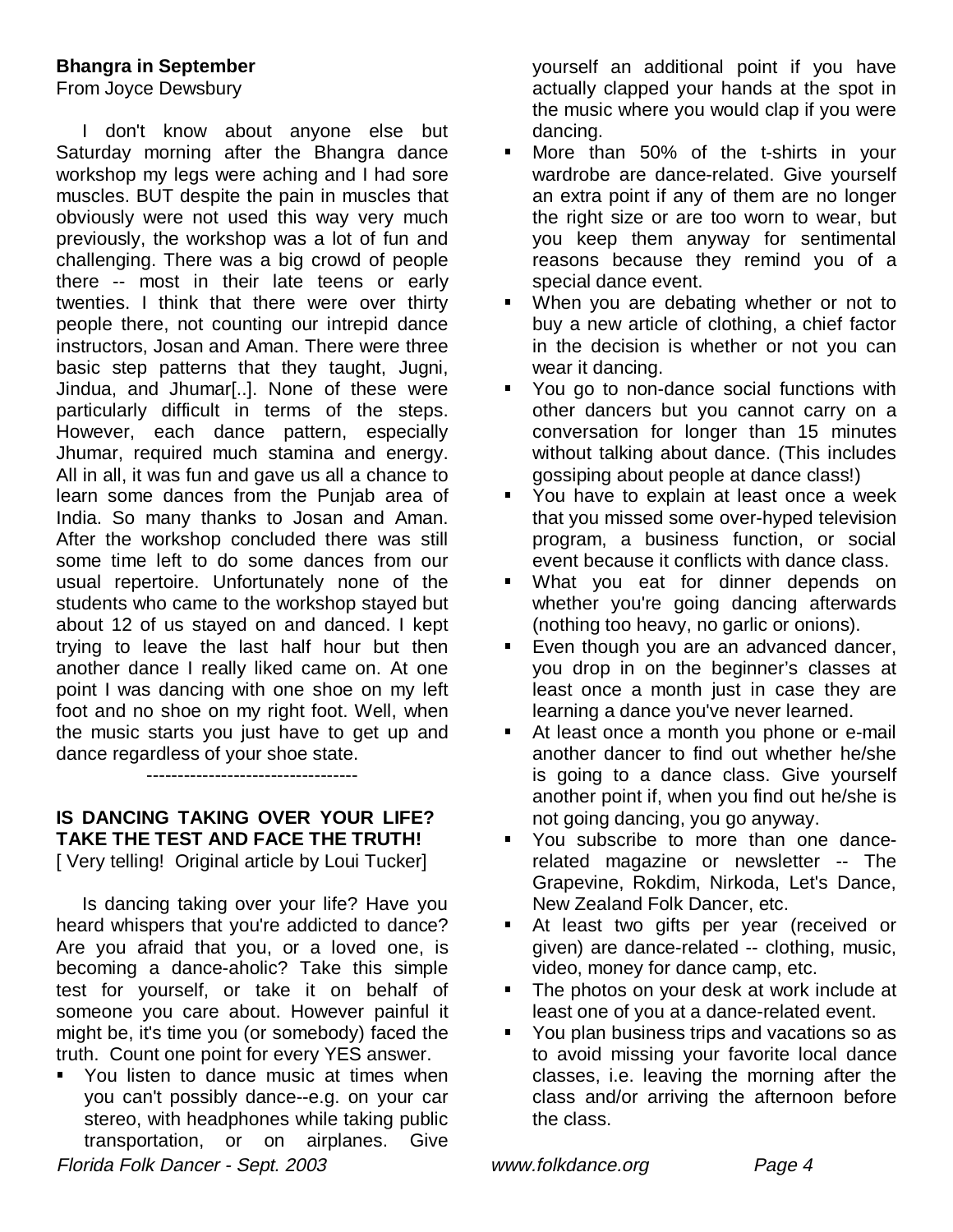- You get information about dancing in the area of your vacation or business trip, and pack dance clothing so you can dance while you're there. Two extra points if you pack extra dance gear on business trips just in case your returning afternoon flight is delayed and you have to drive from the airport directly to class instead of going home to change clothes.
- Your car is adorned with (1 point for each): Dance - related personalized license plate, Dance - related bumpersticker, Dance - related license plate holder
- You have, at least once in the past year, spent more time driving to a dance event than you knew you would actually spend dancing, i.e. one hour each way commuting to dance less than two hours.
- You use your computer for dance-related activities. (1 point for each): You netsurf for dance-related web sites; You have e-mail relationships with other dancers in which you write about dance-related activities; You check alt.rec.folkdance for news of dance events; You subscribe to a mailing list organized around dance-related topics; You maintain a dance-related web site; Your e-mail address, password, or screensaver is dance-related!
- If you have pets, at least one of them has a dance-related name - a cat named Debki, a dog named Zwiefacher, a bird named Polka.
- You don't know the last name of at least five dancers, but refer to them descriptively instead as something like "David Who Wears Thick Glasses and Dances Like R2D2" or "Rachel The Skinny Brunette Who Wears Leggings and Makeup and Always Has A Bare Midriff."

#### **SCORING**

**15 or more**. Mayday, mayday. Houston, we have a serious dance problem. Don't be surprised if your friends organize an intervention to confront you with your addiction. You can deal with problem directly by checking your phone book for the local 12-step-hop program in your area.

**11-14**. You're a borderline dance-aholic. With some effort on your part you can take back control of your life without outside help. It may be enough to cut out dancing between dance classes.

**6-10.** Not to worry. You're one of those social dancers. You can take it or leave it. You can walk off the dance floor anytime. Dance-aholics view you with suspicion.

**1-5**. Are you kidding? Are you taking this test as a joke? You probably don't know a step-hop from a pivot. Get outta here -- you wouldn't even watch dance-related television programs!

----------------------------------

### **FALL FLING 2003**

 Fall Fling 2003 will be November 8th and 9th at the Melbourne Village Hall. A flyer and map are on the web at www.folkdance.org For those who have been to Fall Fling before, this will all be familiar, although our costs have risen (the owners of the Hall have decided to charge more). If you haven't come, we'd love to have you and here's some more information.

 Fall Fling is a full day of request dancing. The dancers mostly set the program themselves by placing cards on the request board in the order in which they will be danced. On occasion the masters (and mistresses) of ceremonies may intervene to prevent too long a run of dances which are too hard, too easy, or too much of one nationality. But over the years the self-programming has worked well and everybody has been mindful of the needs and interests of others. Dancers at all levels are welcome. Not surprisingly, the program will be geared to the more experienced dancer, but many, many dances will be accessible to relatively new dancers. There will be little teaching, although we will briefly walk through dances that require interaction among all the dancers so that everyone can enjoy the dance together.

 The format on Saturday will be similar to previous years We'll set up and start dancing by 11 in the morning. Around noon, we'll set up tables and have a potluck lunch. Then, back to dancing. We'll break again at suppertime. A smoked turkey, roast pork, or something similar may appear courtesy of John and Barbara to help supplement the leftovers from lunch. And we can bring in more food if we need it. Following supper, we'll dance again

Florida Folk Dancer - Sept. 2003 www.folkdance.org Page 5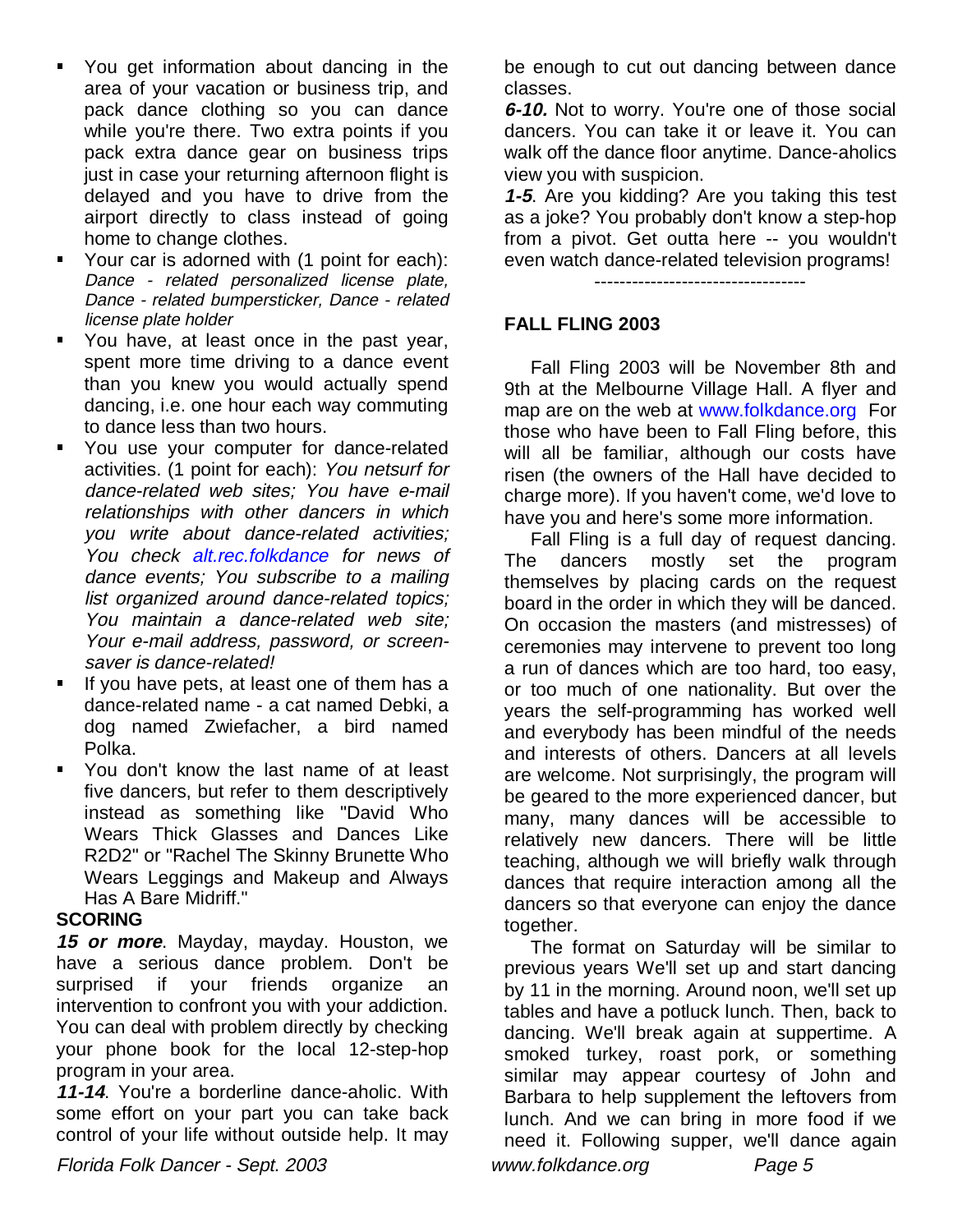until everybody is worn out or 11:00 pm, whichever comes first.

 We do have to pay for use of the hall, so there will be an offering basket. The Hall costs much more this year, but if everyone puts in \$5.00 we should come out about right. We've also rented the Hall for Sunday and plan an informal morning for those who may not have gotten enough on Saturday. Sunday may tend to be more couple dances. We can adjust plans to suit people's interest but the present plan is to start at 9:00 and break up around lunchtime. Because of the added expense, there will be an offering basket for Sunday as well.

 Our Flings are always sort of impromptu happenings. Come and help us work it all out.

**Summary:** The dates for Fall Fling... November 8 from 11:00 am to whenever. November 9, breakfast at 9:00 for those who stay over followed by dancing until 11:00 am

----------------------------------

## **FOLKDANCING IN GAINESVILLE**

by Raluca Rosca

 International Folkdancing and UF International Folkdance Club have been around for more than the 40 years that John Ward has danced with us. As all other international folkdance groups in Florida and US, our group welcomes beginners and dancers of all levels in a variety of partner and non-partner dances from all around the world. We are still meeting on Fridays, 8:15-11:00, but last year we moved in Student Rec. Center (the gym north of the UF infirmary).

 During school year 2002-2003 we started a cycle of one-evening-long workshops, 'Across the world in 80 dances', opened with Polish and Argentine tango workshops and continued with an African dance summer meeting. This year started triumphal with Bhangra (a dance form from the North Indian area of Punjab). Plans for the year include another African dance workshop as well as Hawaiian, Ukrainian and Latin dance workshops, all open to the public. Check our web page for updates:

#### http://grove.ufl.edu/~folkstep/

Florida Folk Dancer - Sept. 2003 www.folkdance.org Page 6 As for performances, we will have the evening of October 3rd for Greek night (\$10

gets you in and fed, at the Women's club on Univ. Ave.) and of course on October 11 for the AAUW meeting. See how good we (used to) look: http://grove.ufl.edu/~folkstep/gallery.htm --- See you all dancing, Raluca

----------------------------------

## **ORLANDO INT'L FOLK DANCE CLUB**

By: Pat Henderson

 The club resumed dancing after our summer hiatus of July and August. Our international travelers were Manuel and Palmira Mora-Valls who traveled to his home in Barcelona. While there, they visited Greece. OPA!

 Juanita Schockey and Ann Robinson attended the Kentucky Dance Institute and have been teaching us some new dances.

 A few of us traveled to Ocala on September 6 for the Greek Festival. Annette Brand, from Ottawa, was visiting her daughter and attended the festival. Annette danced with the Monday night Israeli group and our group while she was in town.

 Bobby and I worked on our house and property the entire summer and the FOR SALE sign went up on Labor Day. If anyone knows someone who wants more than 8 acres of property, a 3-story home, separate dance studio, and close to the city, send them our way. (Contact: 407-275-6247)

----------------------------------

#### **Second Annual Rachel and Andrew Jackson Ball**

 Registration is now open for the Second Annual Rachel and Andrew Jackson Ball and all day English Country Dance to be held Saturday October 25, 2003 at the Church of the Good Shepherd, Episcopal, 1100 Stockton St., Jacksonville, FL from 10 AM to 10:30 PM. Live music with Full Circle- Veronica Lane: hammered dulcimer, flute; Robbie Zukauskas: flute, whistle, recorder; Ted Lane: guitar; Sandy Arozqueta: bass. Visit them at:

http://home.earthlink.net/~full\_circle\_band/index.html Dances will be led by Charlie Dyer and guests. Cost is \$22 for registrations received before October 3, \$25 thereafter. A simple registration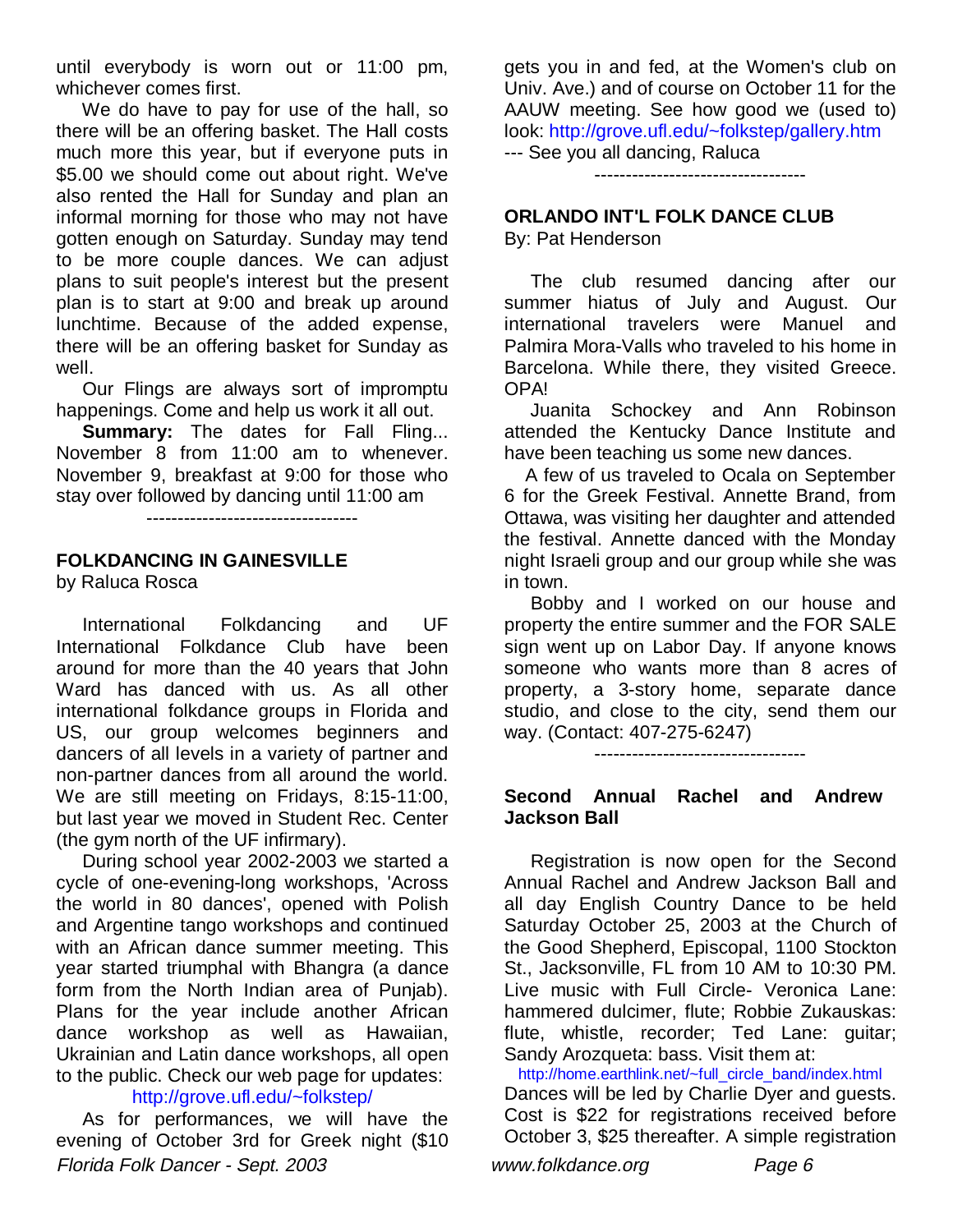form can be found on Charlie's web site - easily remembered as:

#### www.DanceFlorida.com

 Registration includes a full day and evening of dance and a light lunch. Optional will be a dinner at Heartworks Restaurant. Charlie expects to host a brunch and more dance at his house Sunday morning. For more information call him at 904-731-7058. Email to: chdyer@aya.yale.edu

 The First Rachel and Andrew Jackson Ball held in 2002 was great fun. A slide show of the 2002 Ball can be found on Charlie's web page.

 In addition to the Ball, the Jacksonville English dancers run 2 regular monthly dances. Dances are currently being held on the 2d Sunday of the month from 3:45 PM to 6:30 PM and on the 4th Friday of the month from 8 PM to 10:30 PM. Dances are usually led by Charlie.

 The 2d Sunday dances are held at the delightful Mandarin Community Club in Jacksonville. This facility has a fine wood floor and is the perfect size for an English dance. There is plenty of parking at this picturesque site. The 4th Friday dances are held at the Church of the Good Shepherd, Episcopal, 1100 Stockton St. The church also has a great wood floor and parking. The cost is \$7 for either dance. In both locations, there is live music provided by Full Circle.

----------------------------------

#### **Palm Coast**

by Jan Lathi

Florida Folk Dancer - Sept. 2003 www.folkdance.org Page 7 I don't know why we are writing under the heading "Palm Coast" because we in fact dance in Flagler Beach. So, in the future, that will be our heading. We are already missing Ruth Roth, gone to Pennsylvania, and Arleen Kaufmann, returned to Gainesville after her summer in Flagler Beach. Hal and Anita will return soon from their trip North to visit family we have missed them as well for the last two weeks. The Lathis have a new grandgirl (their 6th!), Anna Juliet Hickey, 6 lbs. 7 oz., born August 5th in Stanford Medical Center, California. I spent two weeks there to help out Mom and Anna. While there, I had the privilege of dancing with Al and Pat Lissin (they

attended our camp when Dennis and Olga were here) at a Saturday dance party, as well as in Menlo Park at two different groups. There is enough dancing there to be able to dance every night of the week and on some days two or three groups are in operation with many attendees. Am I envious! Amar went to New Jersey for the Nationals in Rutgers and earned several medals, not gold, but at the national level he did well. He enjoyed catching up socially with many swim buddies from the past, and met with our son, Rob and a cousin of Amar's who both live in that state. Amar has switched blood pressure medication again, after discovering that the beta blocker he was taking was the worst thing for competitive swimming. He is getting his strength back now and is working hard training for the next meet in Orlando. Betty Nehemias, Penny Mazzie, and I are attending belly dance exercises in Flagler Beach on Monday mornings. It is a great workout - from tongue to head and neck and chest and hips, etc. etc. I was sore the day after my one session but I will go back for another hour of stressing a few muscles. We miss seeing everyone - too bad we have to wait until November for Fall Fling!

----------------------------------

#### **Sarasota Grapeviners**

by Marie Millett

 In August the Grapeviners celebrated Eva Stunkel's 80th birthday at Lou and Ann Paige's home. There was dancing, Gilbert and Sullivan singing, food, and one of Edith Iwen's wonderful cakes. I'm sure Eva attributes her active longevity to a life of international folk dancing. We enjoyed a visit from Ann Kessler the first week in September. She's still on vacation, but will return October 1st. And it's great to have Andi K back after being in Vancouver all summer. We miss Thekla Kahn who has been in Sweden and is now in Colorado visiting her daughter. We look forward to learning new dances from Ann and Andi.

----------------------------------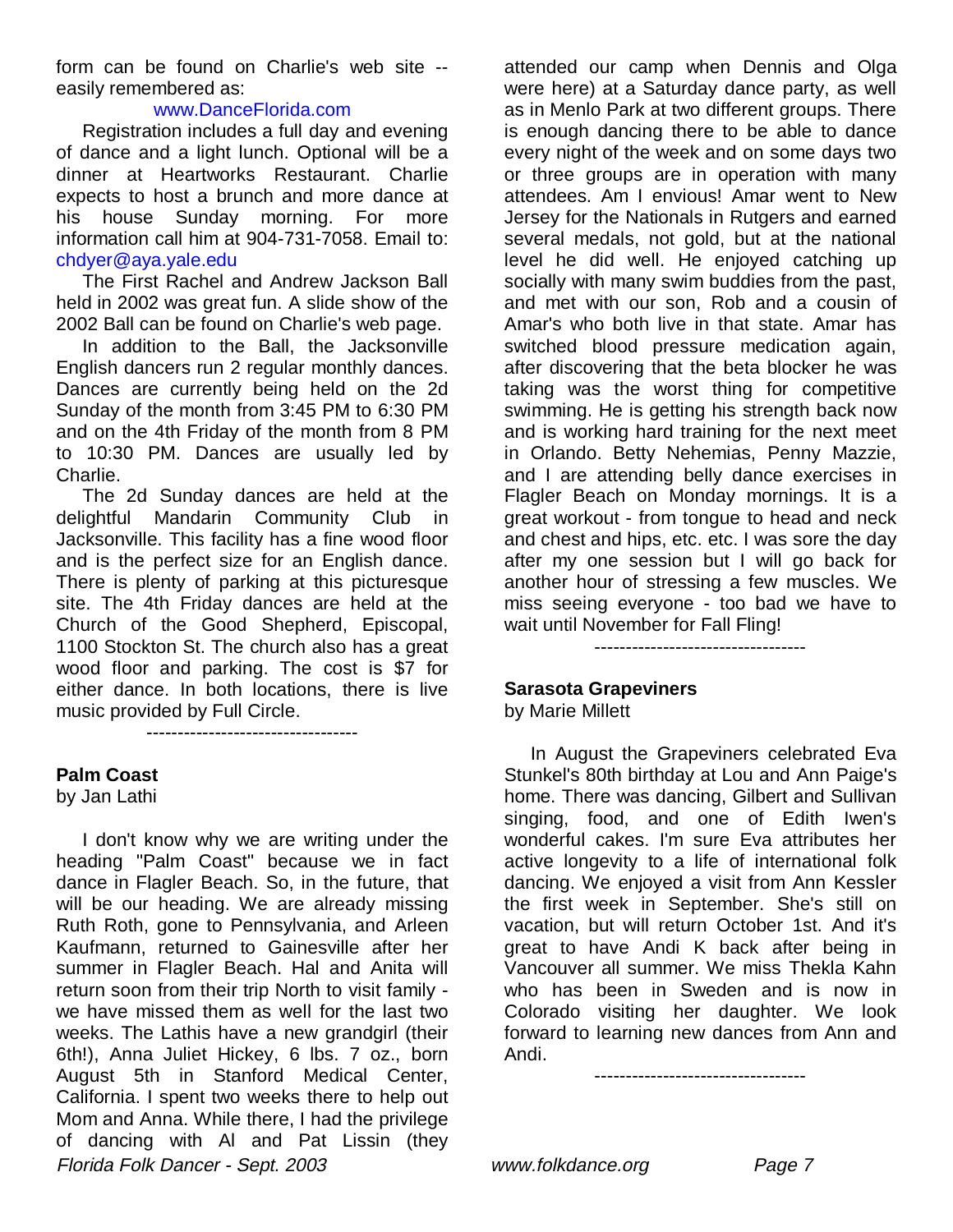#### **The Shape We're In**

This info is about a web site that serves as a companion to a recent series of articles in the newspaper. It is directly applicable to dancers.

 ShapeNews.com is a web site that shows how you can leverage this opportunity to build awareness and support for your efforts to increase physical activity and reduce obesity. ShapeNews.com is designed for community advocates, public officials, and professionals in urban planning and design, public health, nutrition, parks and recreation, community development and transportation.

 Visit ShapeNews.com and take advantage of the free tools, resources and ideas it offers:

- Media outreach strategies from sample news releases to advice on how to "pitch" stories to editors and reporters.
- Ideas for community events create a local tie-in event that can generate publicity and support for your organization.
- Link directory network with organizations focused on obesity and physical activity issues.
- Access "The Shape We're In" articles in newspapers, online newspaper archives, and at the web site ShapeNews.com

----------------------------------

#### **TRAVELING WITH TERRY AND OTHER TAMPA THINGS**

 Hi everyone. As you know I went to Peru and Ecuador, followed by 3 days of recovery (which didn't work) and on to Atlanta to a fencing workshop (yes, they have them too) and that followed by a weekend at Playshop. The following weekend I went to NY for my grand-niece's birthday, I do get around! As you may or may not know, Playshop is a lovely lovely weekend in Suwannee, North Carolina, run by Rusty (I threw away the flyer and can't remember his last name). It is a low-key weekend with one teacher, and this year it happened (lucky for me) to be Meliss from Atlanta, who is the Atlanta Israeli Dance group leader. She is just beginning to make a name for herself, both in the states and in Israel, is a wonderful dancer and good teacher as well.

Even the international group there liked her, and we know lots of international dancers frown on too much Israeli. Varol, a terrific guy, son of turkish mom, who teaches one dance a year at Camp Coleman, also taught a dance, as did Larry Marcus and Beth Zygohorn. It was a clever schedule. Breakfast was later than usual, so no rushing, teaching was next, lunch, afternoon was all the extra teaching or free time (some of us jammed), then Meliss again, dinner, live music by a group around there, intertwined with tapes. Camp was Friday dinner through Sunday morning review, cabins were fine, food was extra fine and I would go again and recommend it as a nice pleasant weekend in a lovely setting, good dancing. Lots of people there too, new ones that I haven't met, which was nice, and enough old friends to be comfortable with. On the home front. Ursula is back from KDI and Maine dance camp and now in Germany for business. She was in another country before that, and I can't remember which one, Mexico I think. Andi is back from Vancouver, Ken is back from camp, so we're functioning again. We're so few, it's difficult if anyone is gone. Judith and Ernesto are gone again (I didn't hear where), Caroline and Gary are having a party in their new house in Frostproof (will report that next month), Maria broke her wrist in a dancing fall, Bobbi and Barbara both had heart surgery, both o.k.). (Don't know how many of you know them.) New guy from contra coming to Israeli, and tonight I hope to see him at International - he got "bit" when he attended Dorr County's International Festival. Yeah! OK - enough is enough - I love getting Dan's updates. I haven't gotten to any of the extras yet, but I love the heads up he gives us. Orlando - you are dancing fools! Bye! -- Terry

 P.S. Andi, Charlene and I went to Camp Coleman last week for Ruthy Slann/Danny Ben Shalom's camp, which was attended by 110 dancers! They had to shift the weekend from Labor Day to the weekend after, and it obviously didn't hurt anything! The usual good dances, good friends, food, etc. Meliss taught one dance there too - she's everywhere! The best part was Charlene, Andi and I singing every song in Charlene's wonderful song book all the way there and back. We also did a

Florida Folk Dancer - Sept. 2003 www.folkdance.org Page 8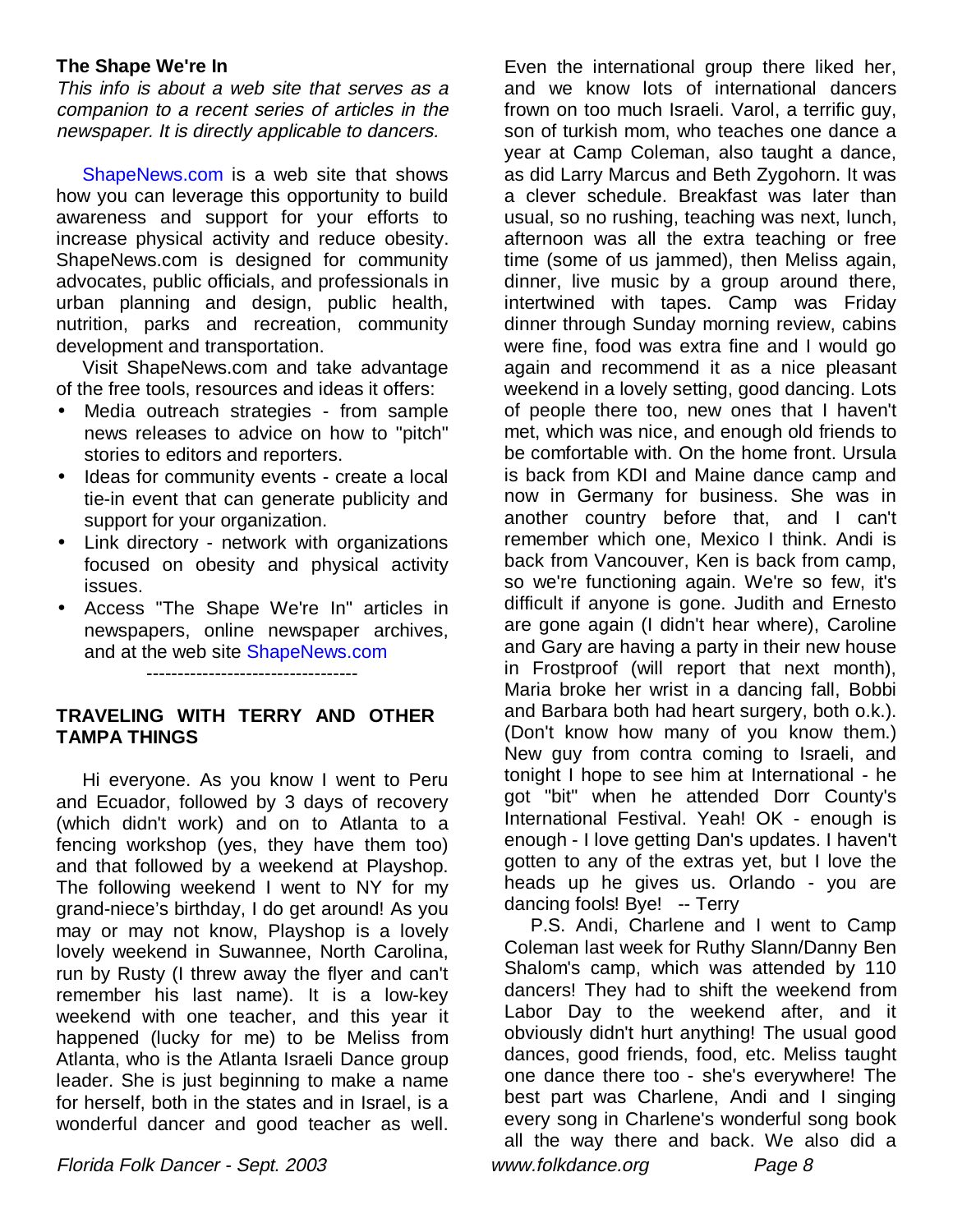couple of songs (that we wrote) for the talent hour that went well. Friends accept anything you do...Friends. Good.

----------------------------------

#### **FOLK DANCE TRIVIA**

 For your consideration: here is one detail from Sylvia Nasar's biography of John Nash [A Beautiful Mind]--math genius, schizophrenic, Nobel Laureate--that didn't make it to the film.

 When Nash and his wife Alicia were at Princeton, a couple of friends in the math department introduced them to folk dancing. They apparently became regulars. Later, when Nash was hospitalized and only allowed out on weekend passes, his wife often took him to what was by then called "her folk dance group." (See, e.g., pp. 284, 287, 294).

 Two other famous ex-folkdancers: Marsha Clark, prosecutor in the OJ trial, was an avid Israeli folkdancer and also danced briefly with Mihai David's Bessarabian Ballet in Los Angeles.

 Mark Morris, modern dancer and choreographer, danced with Dennis Boxell's Koleda in Seattle, and attributes that group with inspiring him. You can see folk dance references in a lot of his early choreography, and in his "Hard Nut". Also in his Terry Gross (NPR) interview (heard 1-2 years ago), Morris gave more than passing mention and credit to Koleda and his folkdance background. --Kay

----------------------------------

#### **Other Upcoming Events**:

Thanks to Pat, Jenneine, Manny and others for submitting these!

 Hands of Heritage, Ethnic Festival October l8, 2003, 10:00AM to 7:00PM. Sarasota will be celebrating its 100th anniversary with folk dance performances by different ethnic groups in the area. There will be Italian, Scottish country, etc. plus food and ethnic displays. There is no charge. It will be held at Robarts Sports Arena. Directions exit 210 from I-75 to Fruitville Road. Go west for 4 miles. Parking lot is on the left side of street. Directions from 41 or 301. Turn left on Fruitville and go East just

beyond the intersection of Tuttle and Fruitville. Parking lot is on the right side of street.

 Daytona Greek group -- The Greek Kefi Hellenic Dancers meet on Thursdays at 7:30 pm at the Castaways Resort at 2043 S. Atlantic Ave., Daytona Beach Shores. We normally dance in the rec room, but on nice evenings we go out and dance on the beach. Contact Steve Photiades at (386) 788-2749. Call first in case of schedule change.

San Augustine festival **-** Holy Trinity Greek Orthodox Church, St. Augustine, Florida. October 10 - 11, 2003.

 Greek Festival, Lecanto - Oct. 24-26, 2003: St. Michael the Archangel Greek Orthodox Church, Lecanto, FL. Click on "Finding Us" at www.stmichaelgoc.org November 1: Hungarian Festival, Daytona Beach Shores Racquet Club

Greek Festival, Daytona Beach November 13-16. Located at the Greek Orthodox Church, 129 N. Halifax Ave. Features Greek dancing and food. For hours and more info, call 386-252-6012.

Machol Miami 2003 workshop, Dec 26-29, 2003, 305-690-4343 or www.macholmiami.com

FFDC Feb 2004! Dance camp teachers will be Jim Gold, from New Jersey, and a repeat of Lee Otterholt from Norway/California.

 October 4th Saturday Hungarian Harvest Festival -- Albany Louisiana (about 60 miles from New Orleans) Link to New Orleans folk dancers "Crescent City International Dancers" CCID: www.folkdancers.net/ccid They dance on Thursdays 8p @ 3700 Canal St.

GREEK DANCE @ UF --- The UF International Folkdancers are once again the featured entertainment for the Annual Greek Dance, to take place on October 3, 2003, at the Women's club\* on University Ave, Gainesville, FL. The evening starts at 7pm,and for \$20/person you get plenty of food, Greek dancing to live music and some speeches. \*Directions: Coming from I75, take the Newberry exit, go all the way east to NW 34 st, then start looking on your right for a big white, colonial house, with a big driveway.